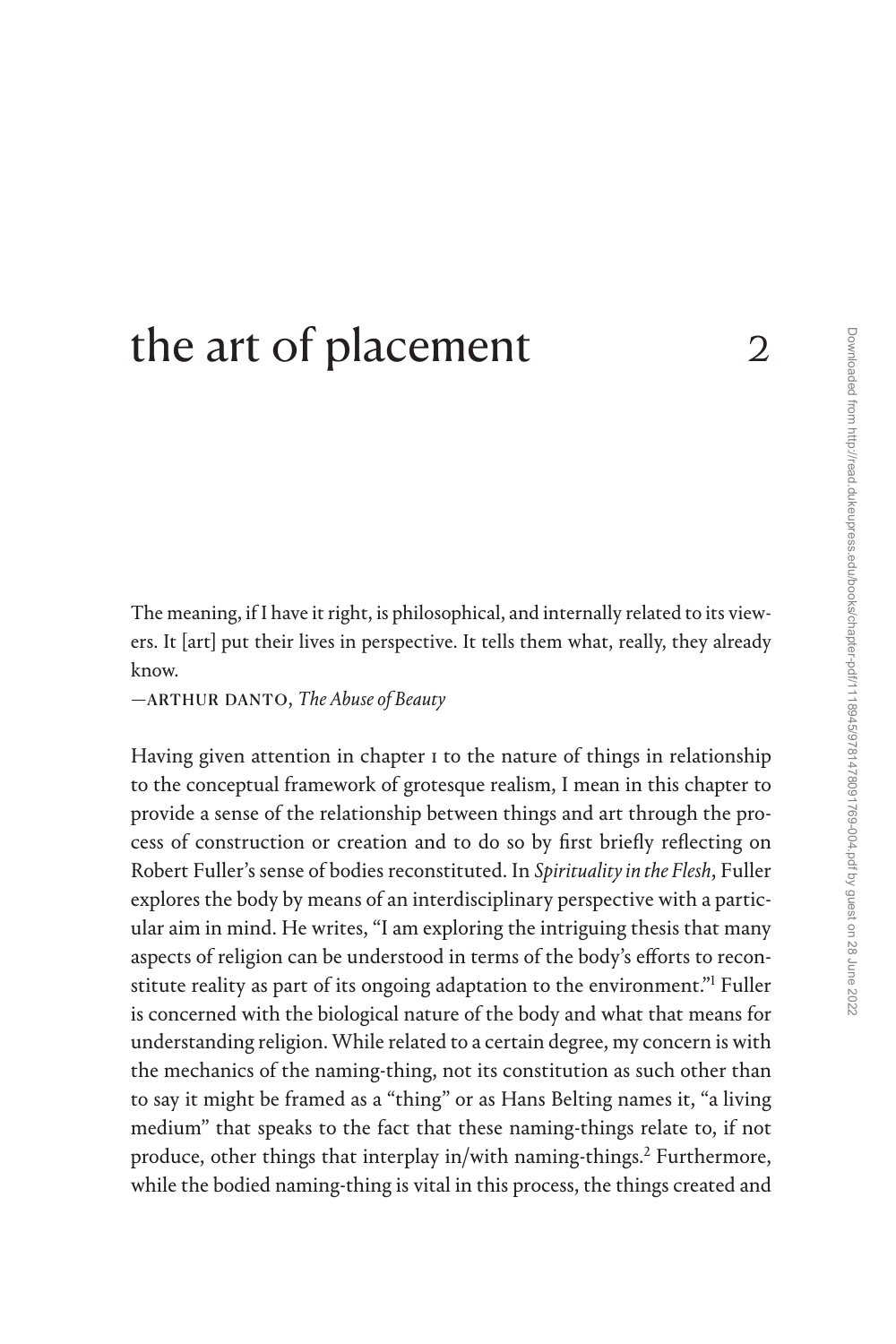arranged by these naming-things have fundamental importance. One might think of this in a rough sense as entailing the making of absurd circumstances familiar—or our "metaphysical servant" (*famulus*).

## The Situation

The bodied naming-thing is not fully known, but that is of limited consequence in that it remains historically felt, and the consequences of its movement inform and influence what we have come to call identity, community, society, and so on. In a certain way, one might consider this sense of the bodied naming-thing to constitute a "living media . . . by processing, revising, and transmitting images."[3](#page--1-0) Along these lines, traditional theories of religion that point to a fixed "something," to a sense of the religious as sui generis (and to the body as closed off ) might be categorized as those holding to the praxis of the image. Hence, they posit a "something" represented by the image, while this "something" seeks to point beyond itself[.4](#page--1-0) Again, as noted earlier, my concern is not with the economic value or the tradability of things. I am concerned with things as things "constructed" and arranged by other things. Naming-things so understood do something; they forge, they make, they produce and reconstitute things. And they are affected and influenced by thing-things.

My goal here is not a discussion or study of material as such. But when viewed by means of religion as a technology, what are these things forged by these bodied naming-things (as well as things encountered but not made by naming-things)? What does the "creation" and placement in time and space of things tell us about embodied naming-things as represented by their relationship to other things?

Humans are naming-things, and we interact with other things, place them in time and space, and have them "speak" to, for, and through naming-things. Connection and distance mark the naming-thing's relationship to other things, and this mirroring urges a range of deep questions we cannot answer but that in asking afford greater awareness and lucidity of our circumstances without curing our existential-ontological ills. One might extend what Belting says regarding images and the body: "It is through the vast array of images to which humanity accords meaning that the human being proves himself a cultural being, a being that cannot be described solely in biological terms."[5](#page--1-0) Of importance here are not the image-picture processes related to meaning making noted by Belting, but rather in a more general sense I call attention to the bodied naming-things and other things (objects turned things)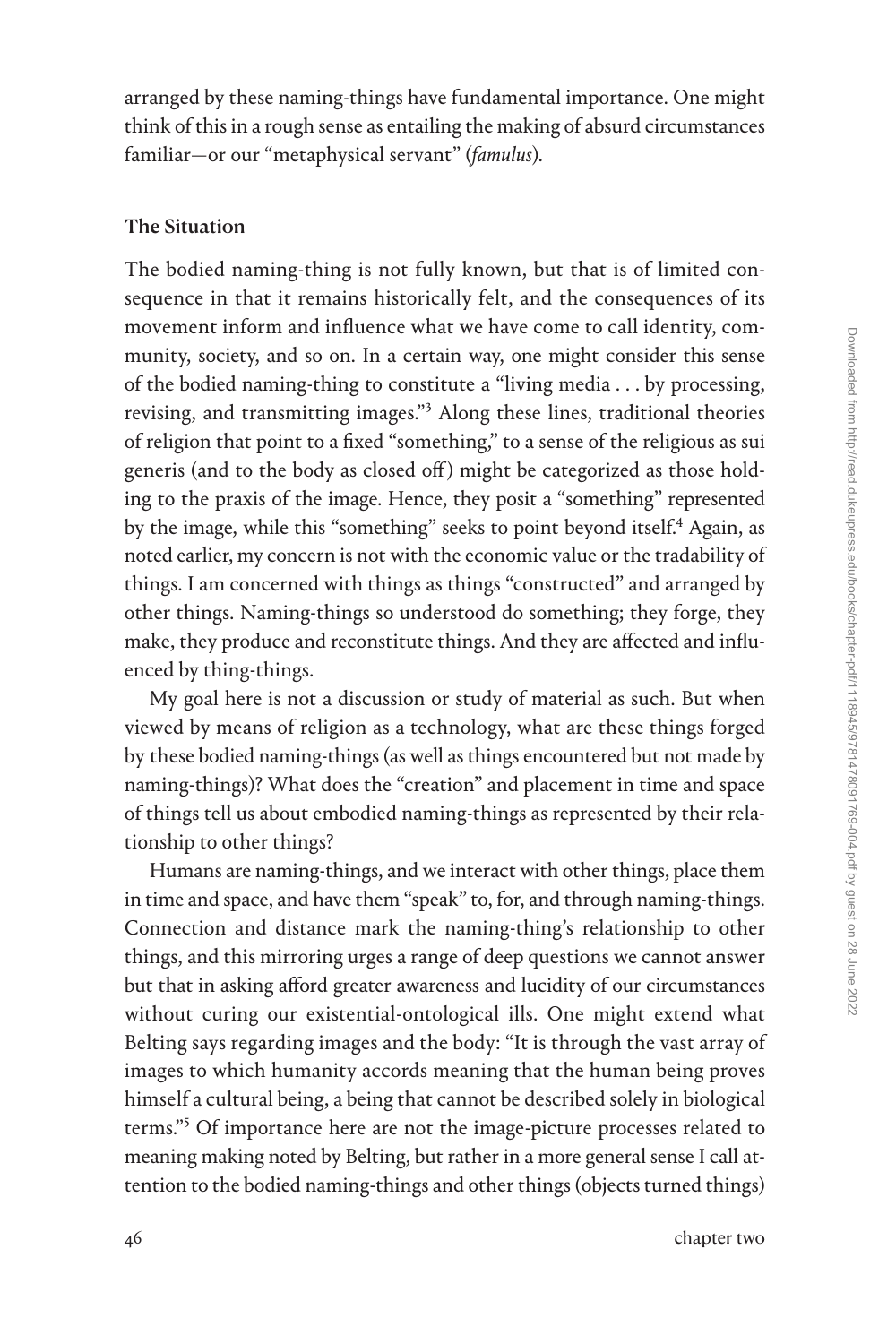shadowing his remark. There is "substantial" (as in substance) overlap here in that the bodied naming-thing can be conceived of as a thing and also as a container holding some*thing*. [6](#page--1-0) The naming-thing stores other things—for example, organs and blood—as well as a range of cultural and social codes. Furthermore, the naming-thing as thing is connected to other things through the process of creation, movement, and attachment (physical as in artificial limbs, psychological as in security blankets, or emotional as in pictures). In another way, the bodied naming-thing uses other things to extend itself further into the world, and in the process both thing-things and naming-things are affected and influenced.[7](#page--1-0) This is because the bodied naming-thing can be physically and culturally penetrated, altered, shifted in time and space; and interaction with thing-things serves as cartography of this characteristic.

According to Bill Brown, "The body is a thing among things.["8](#page--1-0) For Brown this remark pushes toward a critical discussion on the nature and meaning of things—those objects we have tended to "look through" in order to discover a deeper meaning and purpose. Their "thingliness," he remarks, is present to us best when things no longer offer an opportunity to discover more, to unpack meaningful meaning. All this, from his perspective, says something about the human relationship to things.<sup>9</sup> Naming-things are always and already in the presence of other things. Mindful of this, and prompted by the previous chapter's argument, I end this section with a question: What does the arrangement and impact of things suggest? As will become clear, artistic production provides a useful way of mapping and exploring this question. I begin with the visual arts in order to mark out a particular way of framing artistic production's highlighting of naming-thing and thing-thing interplay. This is not to suggest an interest in only the visual arts; rather, the framework suggested throughout this discussion carries over to other modalities of the arts addressed later in the volume.

## Art

I am concerned with art developed from the twentieth century to the present, and I am most intrigued in this regard with art not of a Modernist mindset. That is to say, I am not concerned with art that seeks to devoutly represent or duplicate images of the world. Privileged in this volume is work (from a variety of genres) that calls into question that duplicity and instead seeks to challenge clean perception. As Arthur Danto notes, "Today art can be made of anything, put together with anything, in the service of presenting any ideas whatsoever."<sup>[10](#page--1-0)</sup> Yet he tries to center on the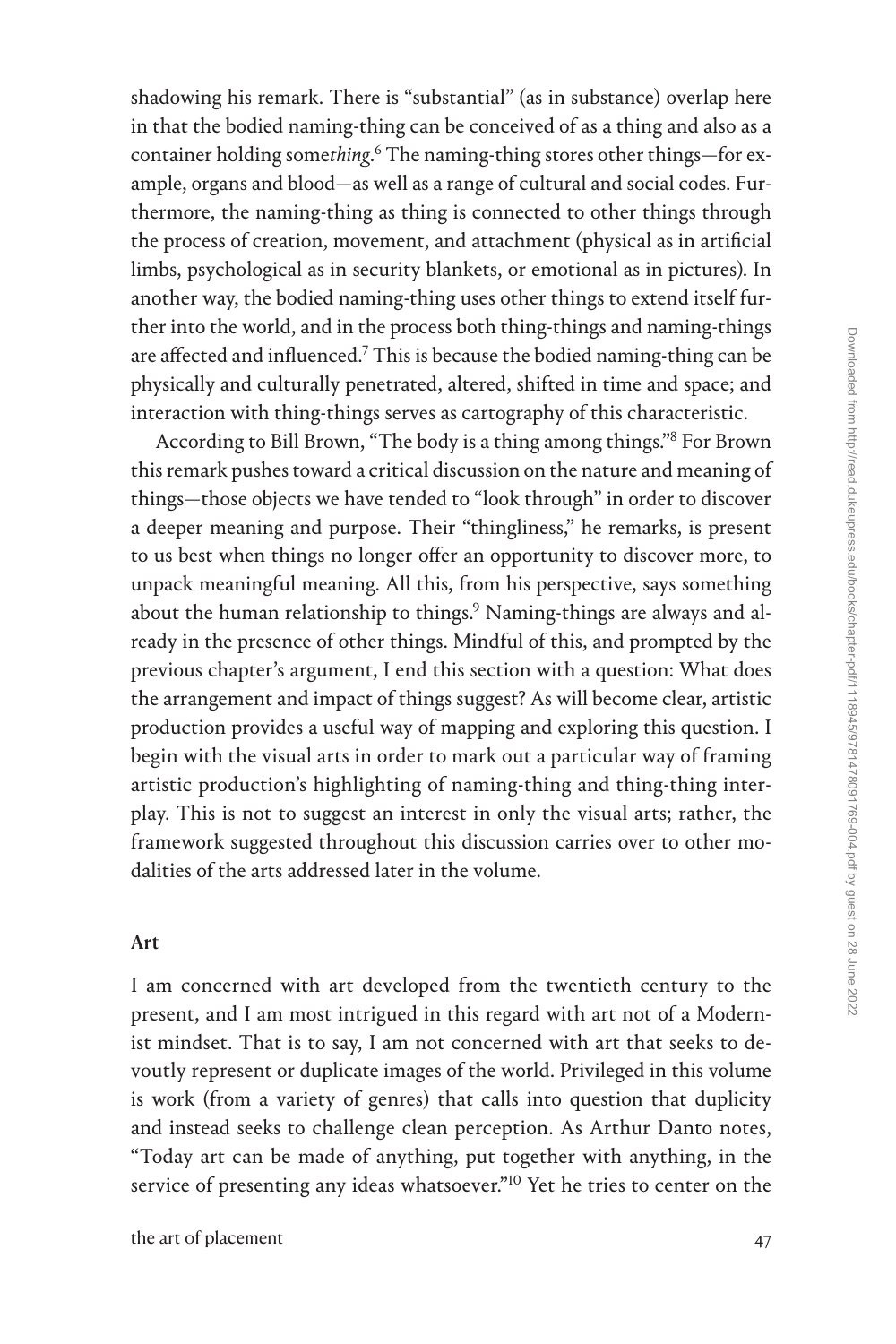concept of embodied meaning—the "thought of the work," which is expressed "nonverbally"—as a characteristic, a definition of art that captures its nature across genres and forms.<sup>[11](#page--1-0)</sup> For Danto, this meaning provides particular and intimate information connected to each viewer, and in this way the work of art "tells them what, really, they already know."[12](#page--1-0) While I disagree with the element of representation and instead think in terms of art as posing a challenge, I find significant Danto's recognition of art as drawing from anything and being constructed of anything. Still, I have to offer a shift in perspective in that art as a grammar (or one might call it a strategy) does not give information but rather is significant precisely because it offers no answer in the form of "truths" or even right feeling. Instead, art prompts awareness of our circumstances and our place within those circumstances without resolution.

Danto has argued that the nature and meaning—or definition—of art changed during the twentieth century when it could no longer be assumed to imitate reality or to promote beauty and taste. Particular art movements of the twentieth century—such as Dada and Pop Art—push beyond a framing of art and art history guided by those assumptions in ways that trouble what we can be and what should be categorized as art. Still, there is for Danto something compelling about art, something that distinguishes it. Hence, "there is really nothing like it when it comes to stirring the spirit."[13](#page--1-0) It is this perception, this take on art that is of particular interest to me here. This thick relationship motivates questions and pushes forward concerns. The referencing of Dadaism and the highlighting of Pop Art point to a tragic perspective, a measured realism that signifies specialness as a quality of thought and being is significant for me in that it suggests the need for an alternate vocabulary and grammar for exploring the significance of cultural production.

Danto is interested in the manner in which Pop Art blurs the line between art and reality, as he puts it, and the questions promoted by that dissonance. I find that intriguing, and initially it is why I turned to Danto and continue to read him. However, my interest in artistic production has more to do with the thingliness of things and what that troubling of perception does to human experience. That is to say, I turn to art because art provides insight into incompleteness. Put differently, the placement of things in time and space constituted by art urges viewers to see something they might otherwise ignore, but this is a temporary situation. It is a condition that tells us equally about our limitation and our promise. It points to bodied naming-things' struggle against the world while being deeply enmeshed in the world and using resources from the world (cultural and "natural") to interrogate the world. More to the point, artistic production provides an invaluable means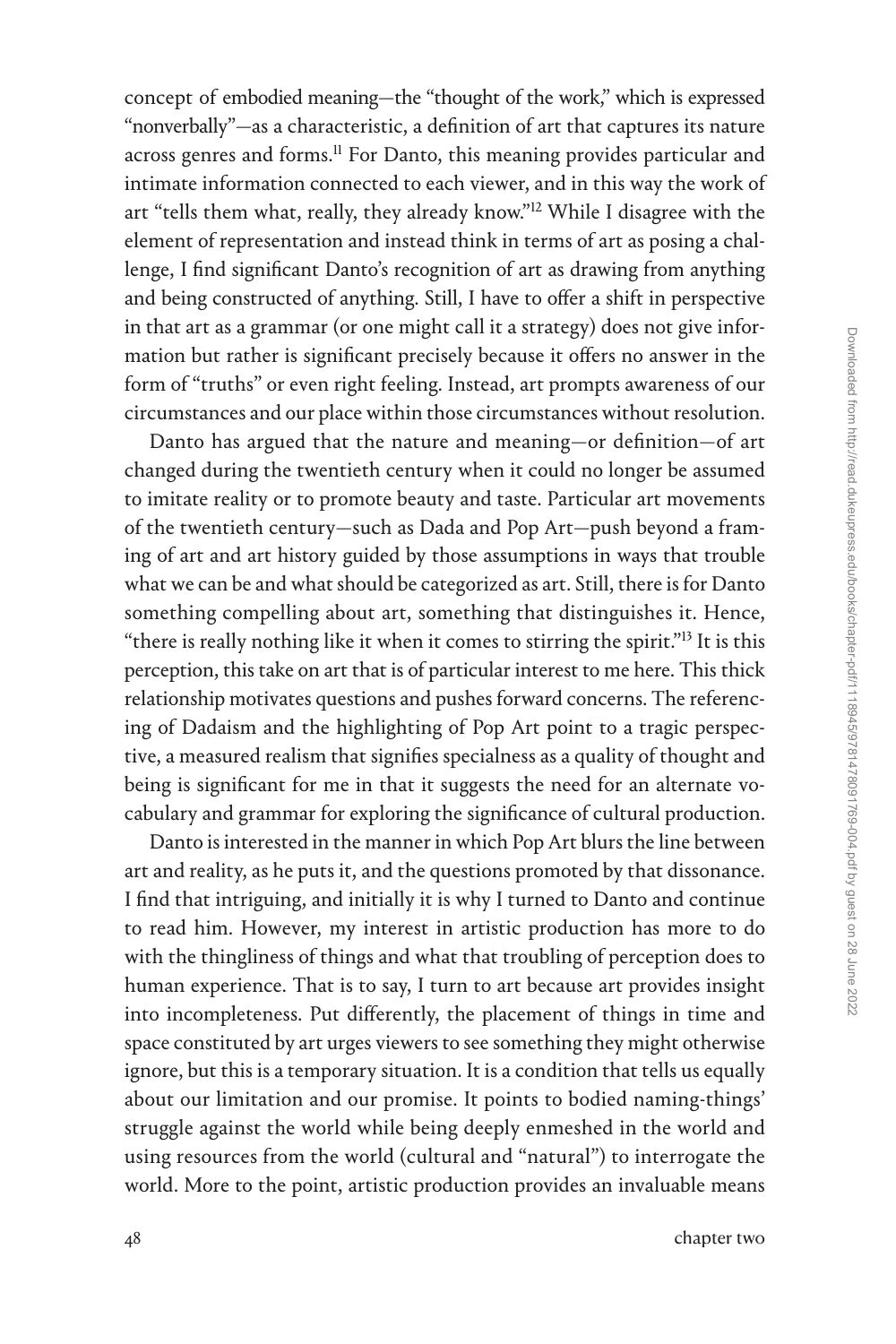by which to isolate and interrogate the interplay between things—that is to the extent it recognizes rather than hides the thingliness of things.<sup>14</sup> Put differently, "perhaps, after all, it takes art to bring out the thing-li-ness of things."[15](#page--1-0) Materials are combined to make things, and the artist then further manipulates these materials to create things that will urge us to think about, but more importantly, think within what is represented to what they offer as a prod toward awareness of the world and our circumstances. In saying this I remain human-centered over against what some call for as a thingcentered perspective[.16](#page--1-0) Still, I appreciate in this work the manner in which things speak beyond fixed status and, in doing that, inform and influence a range of relations. Hence, I am not concerned with a guiding logic of beauty or a politics of aesthetic respectability; rather, I am concerned with exploring art that is attuned to circumstantial arrangements of life and their various sociocultural codes. If nothing else, they urge the naming-thing to speak questions and existential considerations.

Art both requires something and surrenders something. It shows the complexity of things—the multidirectional nature of their influence and impact—and the thick nature of the naming-thing's connection to other things. As Danto argues and I have noted numerous times in earlier work, if Warhol's *Brillo Box* could not be distinguished physically from the Brillo boxes at the grocery store, what then?<sup>[17](#page--1-0)</sup> "Warhol had brought art and reality to such a point," writes Danto, "that it's only a matter of ingenuity to try and think of circumstances under which any masterpiece and something identical to it could have come into existence, under conditions in which one would and the other wouldn't have been a work of art.["18](#page--1-0) The difference has something to do with thingliness—with the ability of the former to prompt certain considerations that are not achieved through the latter. And this must be in relationship to conscious placement in time and space that pulls things beyond status as objects and thereby exposes their porous nature. In a word, Pop Art and other contemporary art movements speak to the ability of this modality of expression, of placement of things (which is similar to the importance Danto gives to the exhibition as conveyer of meaning) to foster the types of questioning and insight religion as a technology exposes. For instance, take Danto's question—"Why do things look the way they look?"[19](#page--1-0) This is not a question of aesthetics as beauty in that there is no assumption regarding the centrality of issues of wholeness embedded in this work. While there might be something resembling animosity toward beauty in Dada (which rejects the certainties and assumptions that made world war possible), there is in Pop Art something more akin to disinterestedness in beauty as a marker of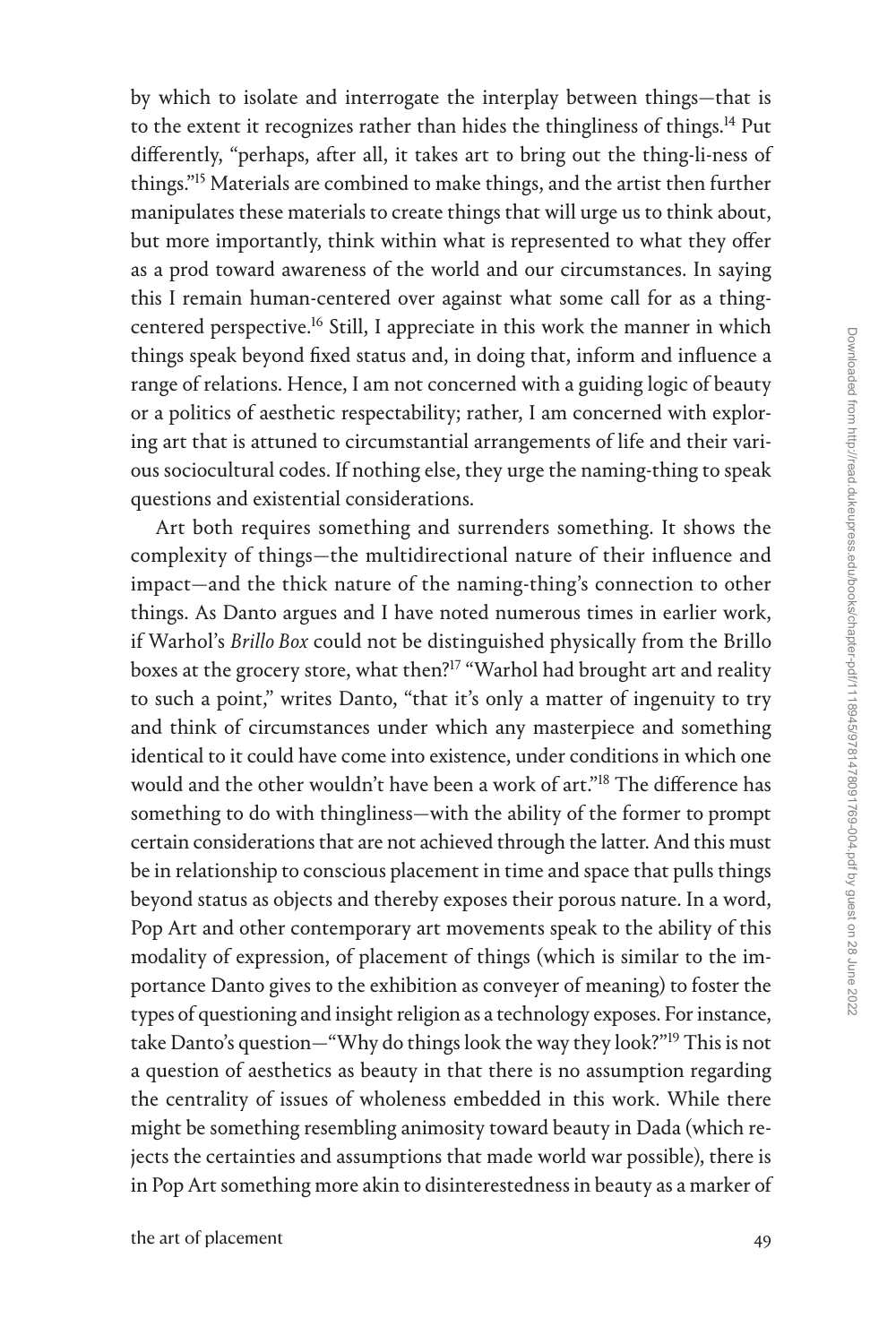"art." No, such questions encourage depth of exploration, including existential considerations but also epistemological and ontological considerations all related to fundamental concerns. Pop Art pushed for integration of what is "real," and in so doing it urged an interrogation of those realities that shape the manner in which the naming-thing touches and is touched by the world; such interrogation claws at our metaphysical frameworks. The blending of art and the "ordinary" became an invitation to explore. Naming-things and thing-things anchor both art and the "ordinary."

Keeping in place the theme of the *Brillo Box* produced by Warhol that is so very similar to the Brillo boxes designed by artist James Harvey and used in stores to transport Brillo pads, I suggest that the importance of art for my project, over against art for Danto, involves the tragicomic quality inherent in this re/presentation. Harvey, who provided the initial material and inspiration for Warhol's work, is practically forgotten for this connection to both things—*Brillo Box* and Brillo boxes[.20](#page--1-0) It is the tragicomic quality to relationship with things that points in the direction of what I intend to suggest through *awareness* rather than *meaning* vis-à-vis the placement of things.

The naming-thing selecting and displacing other things is important not so much because of the things themselves but for that to which the interac-tion points.<sup>[21](#page--1-0)</sup> As Dada artist Marcel Duchamp exemplifies with his "readymades," discussed at various points in this volume, it is not simply the thing that is of vital importance, but rather it is the selection and placement of the thing that is meant to motivate deeper thinking.<sup>22</sup> Things point beyond themselves—pushing toward their thingification and away from objectification. For instance, as Danto notes, Warhol's boxes meant to "subtract the perceptual differences between art and reality."<sup>23</sup> I would phrase it a bit differently in light of the intent of this book and say that Warhol's boxes, like Duchamp's readymades, push viewers to encounter.

What can be said about the things that play this role? And what is to be made of the bodied naming-things that construct these things? Meaning found, produced, or assumed is not the correct response to such questions. Meaning is too firm; it renders static or fixed what is pliable, flexible, and mutable. It is to view circumstances from only one vantage point.

Art prompts through an intentional manipulation of time and space, and secondly (but not secondarily) through the intentional positioning of things so as to urge viewers toward their thingliness.<sup>24</sup> On this score the worst an artist can do is demand her intent, as if it is a signifier that must be carried forward. And the curator's note highlighted typically in writing on the wall introducing the "meaning" of the work is not much better in that it, like the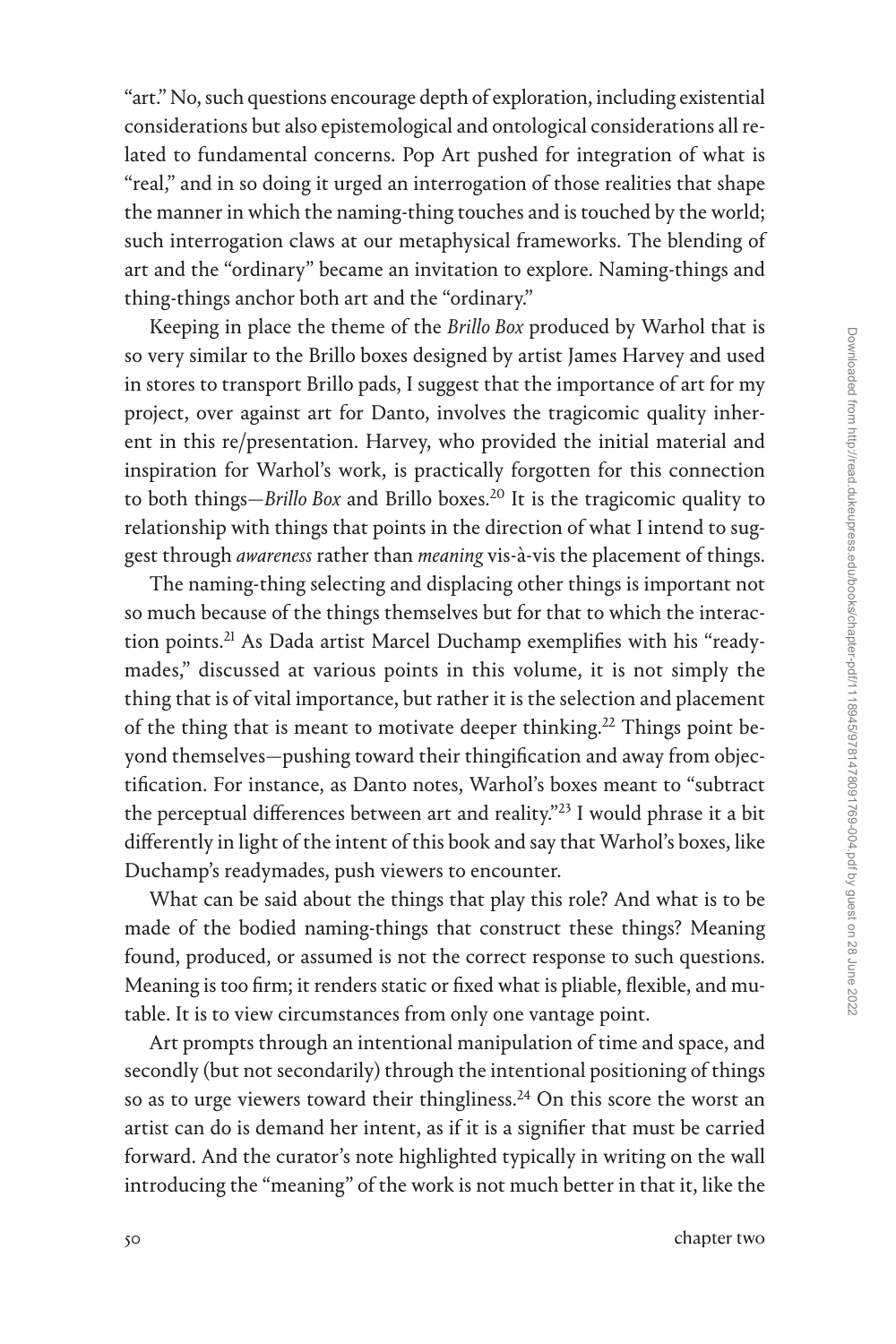artist's statement, works to restrict the openness of the work once moved from the artist's mind to a selected time and space. Perhaps this is why Andy Warhol often gave limited insight into what his art was meant to achieve. To do so would have been to end his art.

The prompt proposed by artistic work is the only thing transhistorical about art, for which that language remains vital. Still, it is more accurate to say that art points us toward ourselves, that it holds us at that station and urges us to examine a naming-thing's condition and its relationship to other things' conditions. There are no restrictions to what this art can prompt in the viewer, and there is no one dimension of our openness—such as senses through which it demands we process these offerings. Beauty—one way of thinking about aesthetics—is not the focus of art so conceived, at least not more traditional framings of aesthetics and art. However, this is not to say that beauty or wholeness is rendered unimportant. Aesthetics is transformed from being a way to measure art, and instead aesthetics becomes another way of describing things in their thingliness. Art exposes a human's effort to, on some level, in the words of Albert Camus, be other than she is. So presented, art then is an utterance of human interaction with other things staged in a particular time and space.<sup>25</sup> Art has been referenced as something of a question without firm resolution. Or as Camus remarks, "Art is the activity that exalts and denies simultaneously.["26](#page--1-0) Still, I depart a bit from Camus, privileging a different moment in art history without mimetics in that I argue that what is left with art is the essence of characterization as interplay made possible. All this entails what I see as art's motivation toward openness maintained.

Danto raises a question: "How to distinguish between art and real things that are not art but that could very well have been used as works of art?"<sup>27</sup> At one point he decides to think of art as "wakeful dreams" that can be shared and discussed and that can be effective beyond the private world of the "dreamer."[28](#page--1-0) He noted in 2013 that at a point he had thought of the intersection of art and reality as the end of art, the inability to discern a difference. Yet he had changed to posit that the difference might be invisible but substantive and might have to do with different modalities of embodiment.<sup>29</sup> In a word, there is something that gives art its difference from the "things" it interrogates, or symbolizes, or explores. There are ways in which this issue shades what interests me about religion as a technology: it marks out the difference not as essential or necessary but rather as a matter of consideration and presentation. And this technology of religion isolates particular arrangements of "things" and thereby stimulates.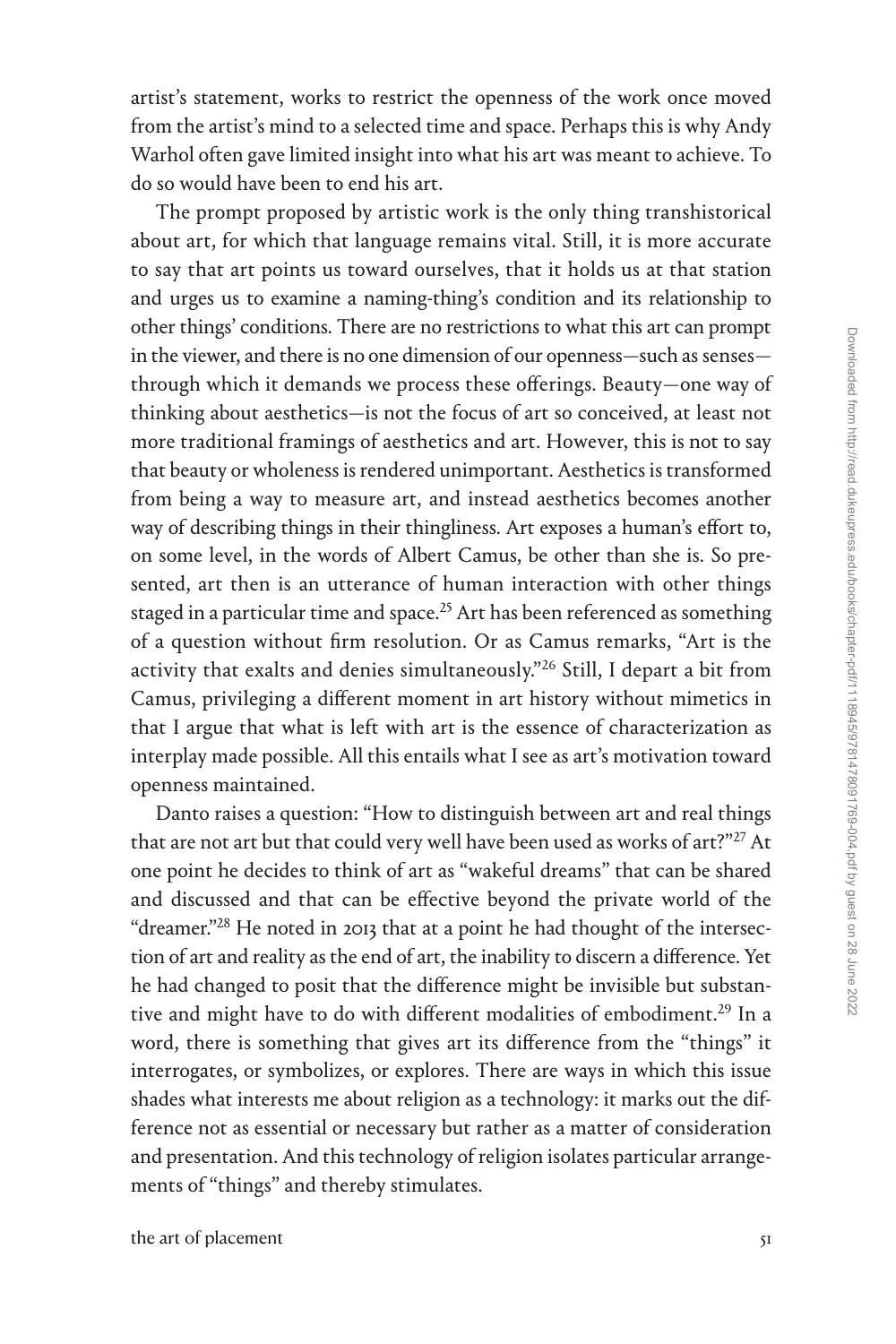I would say art prompts a tackling of experience, a repositioning of some of its pieces and forms, so as to urge difference of thought that encourages nothing more than lucidity—greater awareness of our circumstances and our desperate place within those circumstances.<sup>30</sup> Works of art symbolize a desire, the configuration of this desire, but they provide no answers. If anything, it is this moralistic awareness—of our circumstances and our place in these circumstances—that constitutes the gain made.

Art, then, becomes a particular geography in which and by means of which religion as a technology does its work.

## Why and Where Art?

Other arrangements of things seek to accomplish this same work; that is the nature of cultural production. Yet I suggest the multiple codes and strategies of communication represented by the arts as a general category of expression provide perhaps one of the most compelling of such strategies. This is not to suggest, as did figures such as W. E. B. Du Bois, that art is political and must serve the purpose of advancement on sociopolitical lines. Such a framing of art's function is too preoccupied with outcomes, with easily marked out transformation. There is some of that in my earlier theorizing of religion, but here I prioritize the process of engagement, the putting in play of particular techniques of interrogation and arrangement of experience as opposed to the existential and ontological outcomes of that process.

Art, in connection to religion as a technology, poses a question/comment: "Look through and think . . ." And though this yearning to examine experience (i.e., the interplay of things) is a part of our human nature, to do so through the mechanics of religion is to select a particular theoretical-methodological tool for this "natural" cross-examination of sorts. Mindful of this framing, and thinking with moralist Camus, what we have here is the dreadful invitation to contemplation—not resolution, not answers, nor meaning found or held, but simply contemplation, which in fact keeps alive those things that concern us.<sup>31</sup> And along the way we place markers, or things in relationship to things, that urge more contemplation, more struggle, and at our best a bit of moralistic awareness and lucidity of circumstance.

There is no hope embedded in this process, but rather the location—the gallery, for instance—does not provide final containment or a type of fixity of possibility beyond impingement. That is to say, it prompts a particular time and space for contemplation through things that are not just things. This pulland-push dynamic I am describing is similar in effect to the "resonance" and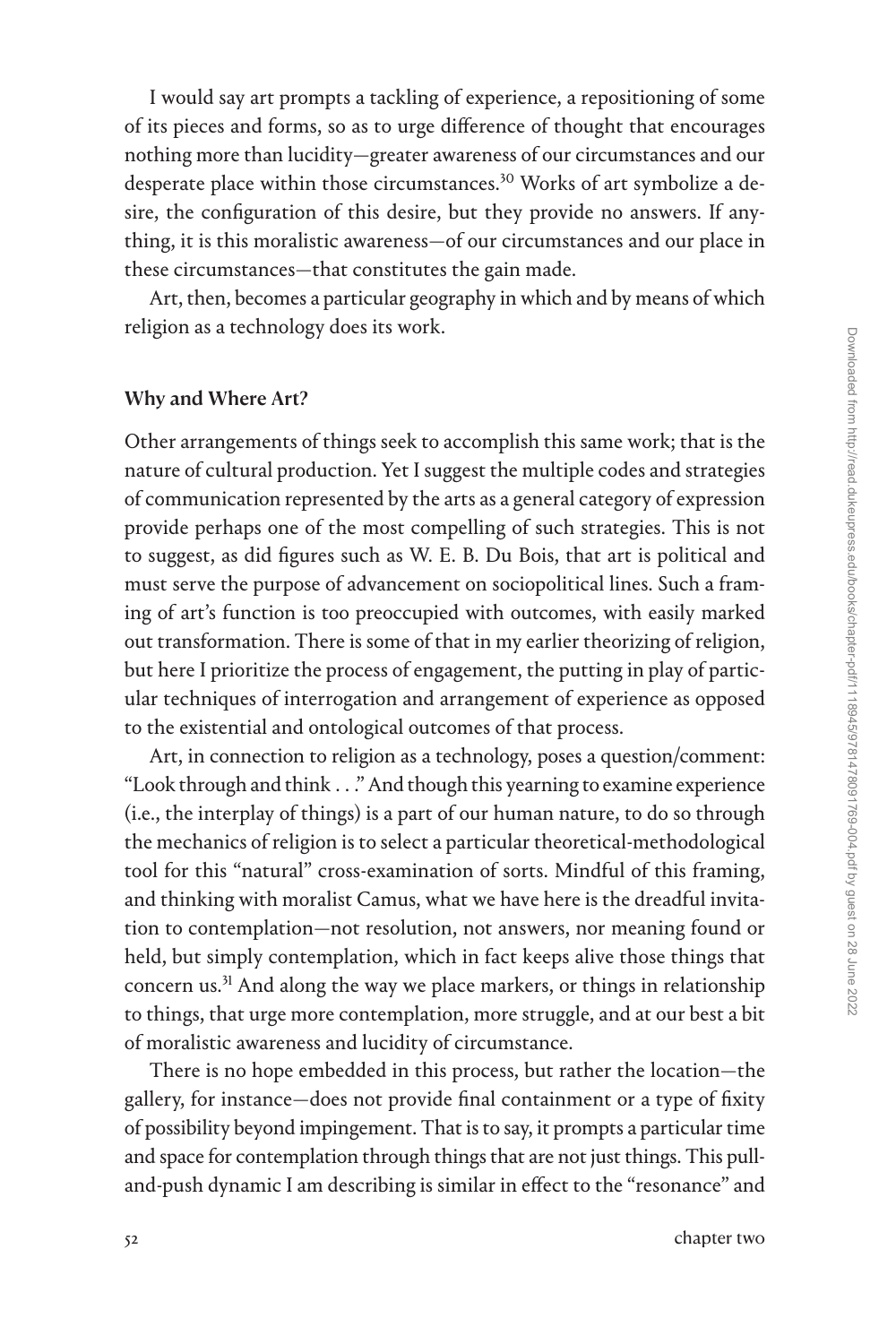"wonder" phenomenon described by Stephen Greenblatt. He argues that exhibits can be arranged along two possible effects. The first, resonance, allows the displayed object to pull viewers beyond that particular object and into a larger context. And wonder points the viewer in the direction of what is unique about that particular object.<sup>32</sup> For Greenblatt this seems to entail a relationship between distinct materials—the human viewer and the object viewed. A dimension of this involves an economic consideration of ownership, which, he suggests, is both encouraged by but prohibited by the museum's displaying of the goods.<sup>[33](#page--1-0)</sup> The economics of presentation is not my concern. Still, although the flexibility of things in Greenblatt's formulation implies something of their thingliness, the relationship he describes is really about the bodied naming-thing observing things in ways that speak to other things. I suggest in my depiction the possibility of something more taking place, something that entails an interaction between naming-things and thing-things on a more fundamental level.<sup>34</sup>

I want to say more concerning the gallery as confinement but also as things—for example, building materials, light, sound, and art—in movement, in flux before moving on. Danto says the gallery is the new church, and for Duncan Cameron it is a temple (when it is not a forum). In addition, Carol Duncan notes the manner in which the museum is premised on earlier models such as "classical temples, medieval cathedrals, Renaissances palaces," and in this way represents a multilayered experience revolving around the architecture of the space meant to accommodate the interaction of various items as "secular ritual.["35](#page--1-0) I find such thinking intriguing in that it blurs the line between notions of the sacred and secular, and the line between the placement and presentation of things (bodied naming-things and thing-things). Still, this alone does not capture enough. What if we were to think about the gallery space, the exhibit hall, any location consciously arranged in terms of art the way we think about other things? What if we refused a rigid distinction between the gallery as thing and other things—such as the naming-things and thing-things with which it interacts—and instead saw them as interacting and thereby shifting and changing each other? There is something organic about the gallery space (or any space of artistic production or performance which by function could be said to constitute an intended gallery space) in that it holds connections in terms of substance and cultural codes with the things (e.g., works of art) connected to it and growing in and out of it.

One gets a sense of the interactive quality of things in time and space (and in relationship to the gallery) through a Pope.L exhibit at the Museum of Modern Art (NYC)—*member: Pope.L, 1978–2001*. Meant to highlight the manner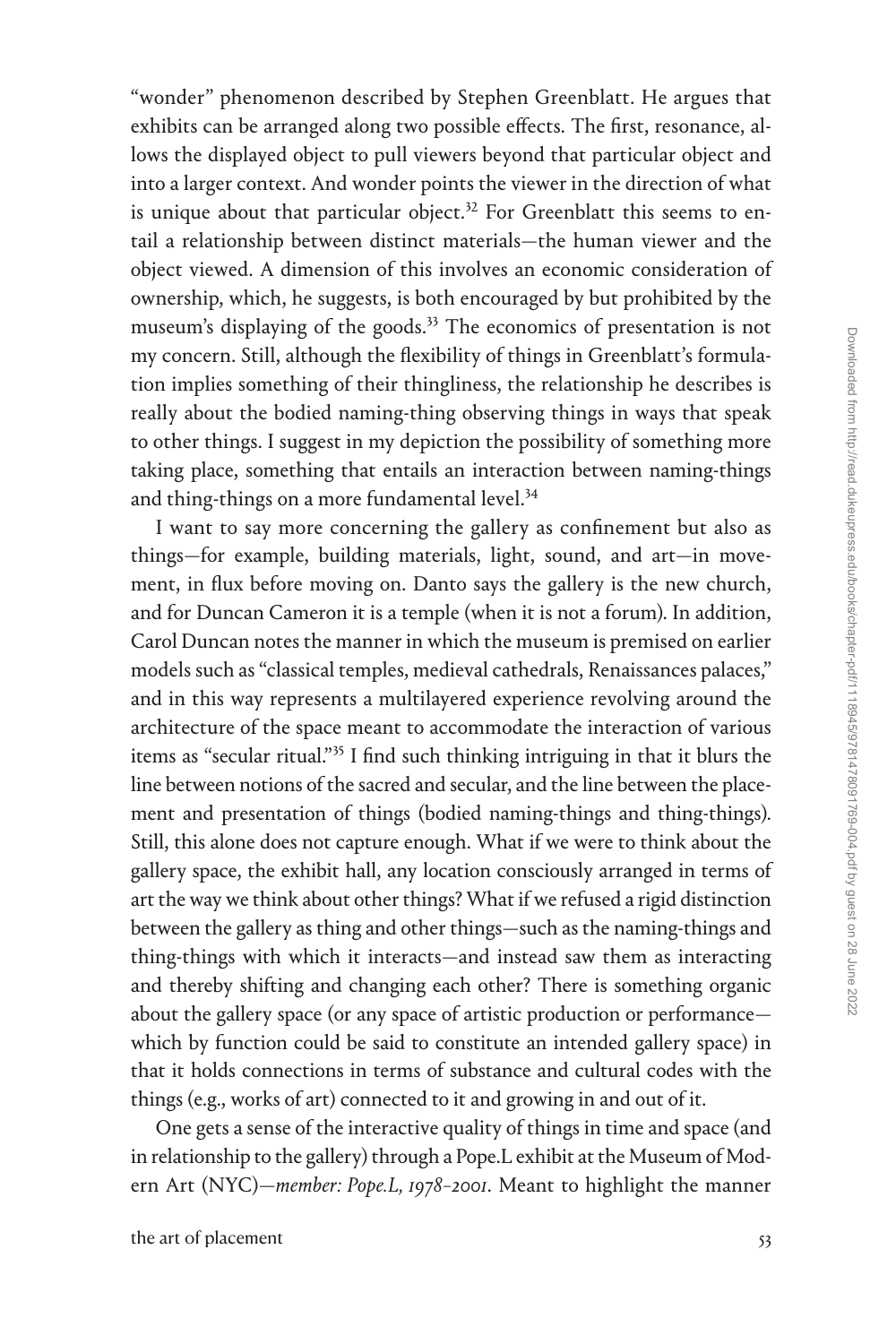in which multidimensional artist Pope.L uses his body and other mundane things to present and wrestle with a range of sociopolitical and economic questions, the exhibit included some of his more well-known pieces of body art–performance art. However, in addition to *Eating the Wall Street Journal*, for example, the gallery space includes cut-out sections of wall, a play on Pope.L's "Hole Theory" (as curator comments suggest), exposing the inner workings of space and disrupting a "superficial" gaze by calling attention to multiple dimensions of space and contact—internal and external. With one particular cut-out, next to the hole, is the Sheetrock turned inside out and attached to the wall. On that surface Pope.L has drawn a ghostlike figure (present but not known fully, present but without bodily detail—with one large black eye and another eye, black but smaller), with a thought bubble above it, a bit smudged but asking, "What do art works talk about when you leave the room?" Next to it is another ghostlike figure with similar eyes, and above its head is a thought bubble holding the answer to the question: "Us." This sentiment—the notion that things "speak," interact, impact other things—is written elsewhere in the exhibit, also through a ghostlike presence drawn with a thought bubble: "Exhibition." Above this word and to its right is this saying: "I was standing next to this and it began to speak to me."<sup>36</sup> Art demands something; as Pope.L notes, it resists objectification and instead draws us beyond viewer status. Art observes and queries naming-things; art entails graphic agency. Time and space fail to reify, to fix, content. Things amplify themselves in relationship to other things. As Daniel Miller remarks, "Before we can make things, we are ourselves grown up and matured in the light of things [understood as a collective rather than in terms of individual items]. . . . These unconsciously direct our footsteps and are the landscapes of our imagination, as well as the cultural environment to which we adapt."[37](#page--1-0)

The gallery enables and restricts. This has to do with content (namingthings and thing-things) but also context as the latter relates to the manner in which the sociopolitical and cultural sensibility of curators and others shape exhibits.<sup>[38](#page--1-0)</sup> Limiting focus to what is present while also encouraging thinking and engagement beyond the thinglinesses of the gallery as such, I argue, is what the gallery does. And this is not determined by factors such as the location or the economic resources of the gallery. I am describing the general nature of gallery space when it is space set aside and apart for the work done by art. Seeing naming-things and/or thing-things outside the gallery may spark particular reactions that pull toward or seek to push away from body-thingliness. However, the process of placing these same things—such as a chair, a cut-up magazine image, or the body of a body-thing—in the